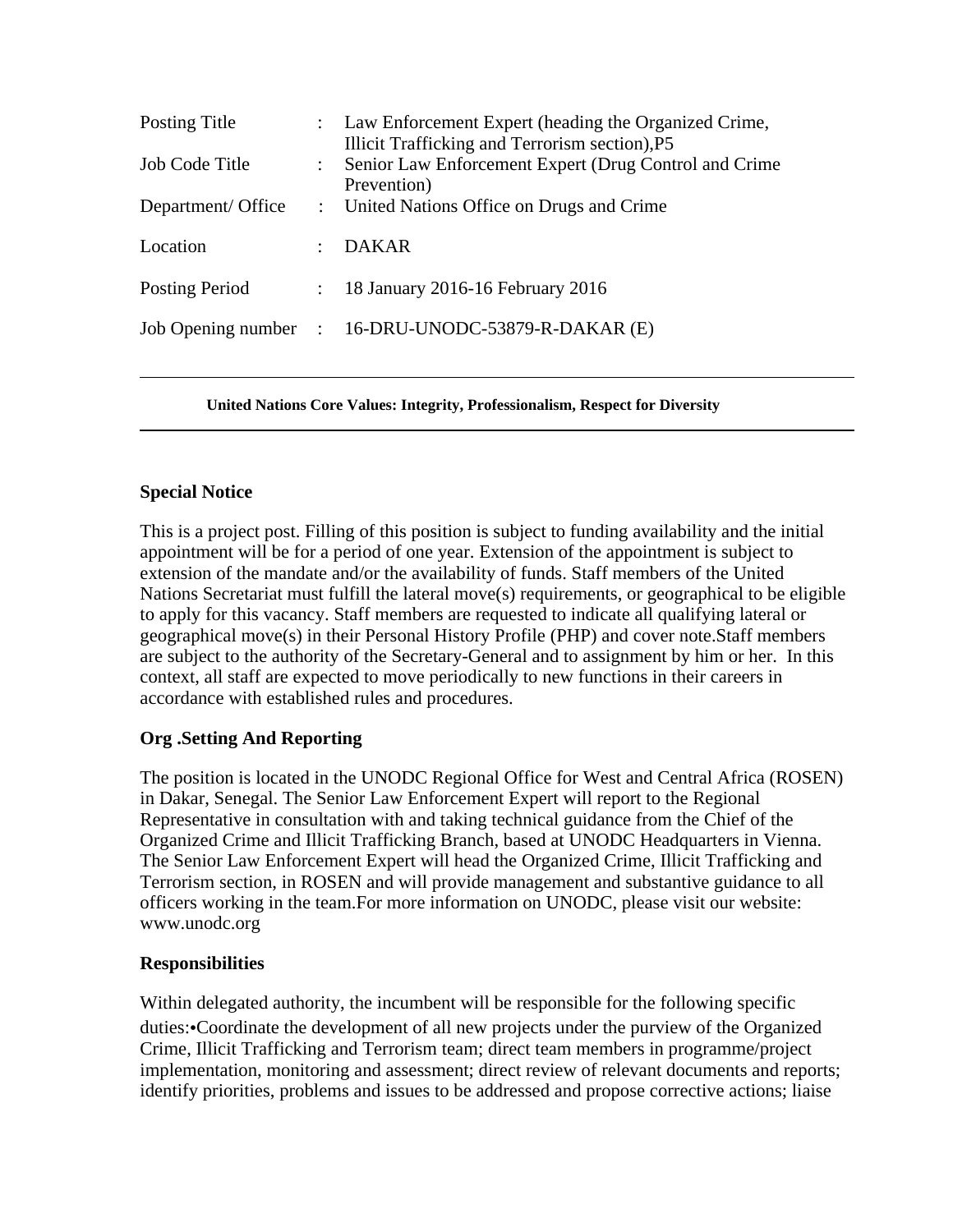with relevant parties; identify and initiate follow-up actions; • Coordinate and create synergies with other UN entities and missions present in West and Central Africa for programme/project development under the scope of delivering as One-UN; maintain permanent liaison on law enforcement issues with international bodies and organizations including the African Union (AU), Economic Community Of West African States (ECOWAS), Economic Community of Central African States (ECCAS), regional offices of International Criminal Police Organization (ICPO-Interpol) and World Customs Organization (WCO) and work closely with liaison officers and donor representatives in charge of enforcement matters in Africa;•Keep abreast of developments regarding drug trafficking, human trafficking, smuggling of migrants, money-laundering, terrorism and organized crime trends; coordinate policy development within the team and field offices on the specific thematic areas covered by the section; •Provide assistance to Governments on policies, practices and procedures to strengthen the tackling of transnational organized crime and terrorism; provide strategic guidance on analytical assessments of the law enforcement institutions in the region (systems and structures), so as to determine weaknesses and capabilities and to identify reform and restructuring needs;•Oversee and contribute to the preparation of various written outputs, e.g. background papers, analyses, substantial sections of reports and studies, inputs to publications, etc.;•Direct substantive support to consultative and other meetings, conferences, etc., to include proposing agenda topics, identifying participants, preparation of documents and presentations, etc.;•Manage outreach activities; design and conduct workshops, seminars, etc., make presentations on assigned topics/activities;•Lead field missions, including provision of guidance to external consultants, government officials and other parties and draft mission reports, etc.;•Coordinate activities related to budget and funding (programme/project preparation and submissions, progress reports, financial statements, etc.) and ensure preparation of related documents/reports (pledging, work programme, programme budget, etc.) for all projects/programmes under the team's purview; work with relevant HQ Branches and other Field Offices in developing/adjusting programme/project documents;•Support HQ initiatives and global programmes, wherever possible; build synergies and incorporate global UNODC initiatives when elaborating country assessments or providing technical advice to law enforcement agencies; incorporate global initiatives in the design and implementation of new projects;• Upon request, assist field offices in the development of their respective law enforcement components of their Strategic Programme Frameworks and related programmes; assist field offices in the development of relevant projects under their Strategic Programme Frameworks;•Serve as an effective spokesperson for the Section and establish collaboration and partnerships with key officials at all levels inside and outside the Organization; when required, represent UNODC and the ROSEN Regional Representative, in different events namely, meetings, conferences, international working groups and networks;•Ensure effective utilization, supervision and development of staff; guide, evaluate and mentor/coach staff, ensuring opportunity for staff professional career development; participate in selection process of international and national staff;•Perform other work related duties as required.

### **Competencies**

•Professionalism: Has knowledge and understanding of theories and practices relevant to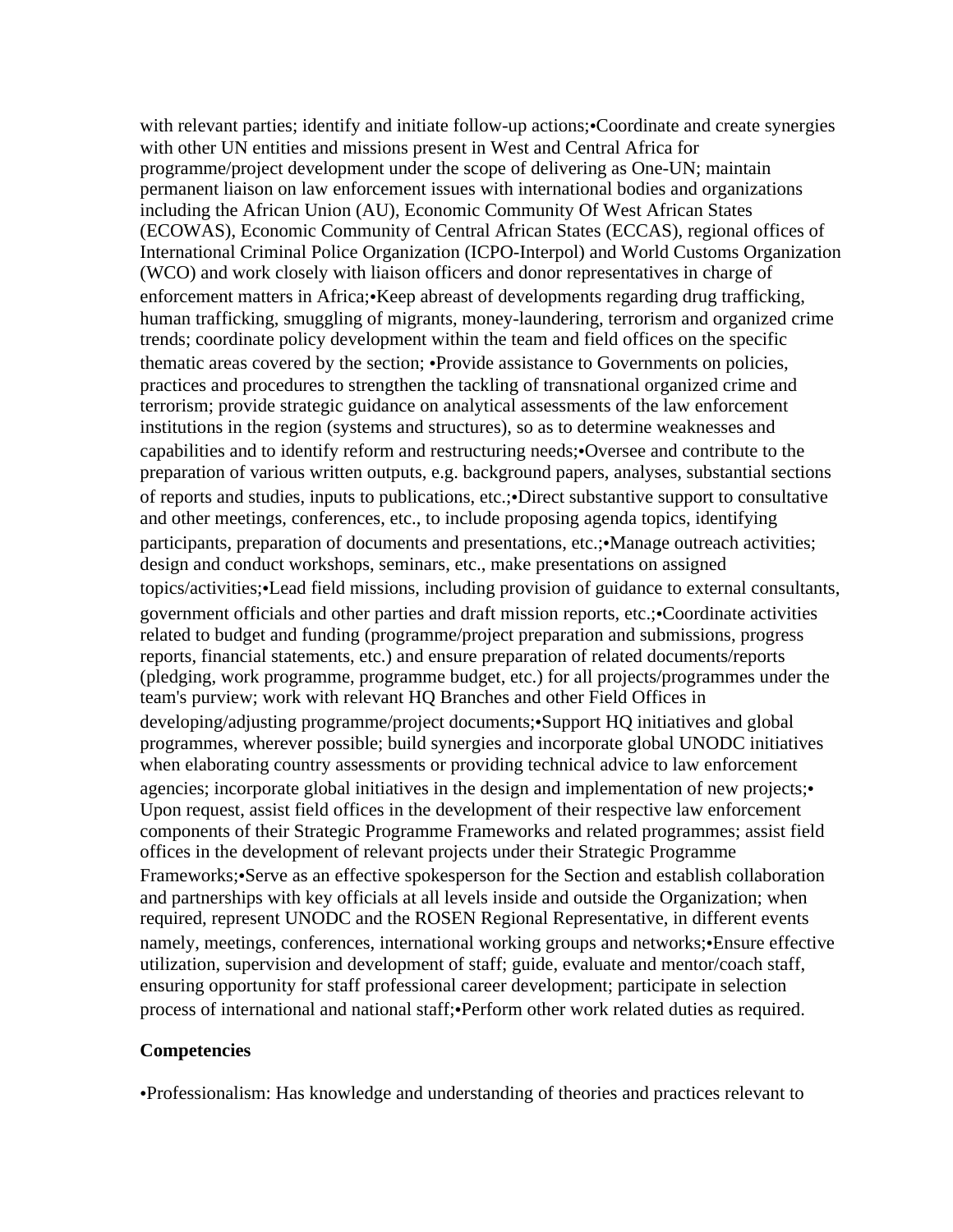combating organized crime, illicit drug trafficking, terrorism, money-laundering, trafficking in persons & smuggling of migrants. Has knowledge of policies and practices in international drug control and crime prevention, including substantive and specific technical knowledge relevant to law enforcement practices. Has excellent operational knowledge of all UNODC drug supply reduction and transnational organized crime mandate areas. Has knowledge and understanding of theories, concepts and approaches relevant to strategy development, project and staff management, fundraising, and law enforcement. Has conceptual analytical and evaluative skills to conduct needs assessment in the relevant field. Is able to generate and communicate broad and compelling organisational direction. Is able to provide innovative technical leadership by performing and/or overseeing the planning, development and management of operations. Is able to identify issues, analyze and participate in the resolution of issues/problems. Is able to apply judgment in the context of assignments given, to plan own work and manage conflicting priorities. Shows pride in work and in achievements; demonstrates professional competence and mastery of subject matter; is conscientious and efficient in meeting commitments, observing deadlines and achieving results; is motivated by professional rather than personal concerns; shows persistence when faced with difficult problems or challenges; remains calm in stressful situations. Takes responsibility for incorporating gender perspectives and ensuring the equal participation of women and men in all areas of work.•Planning and Organizing: Develops clear goals that are consistent with agreed strategies; identifies priority activities and assignments; adjusts priorities as required; allocates appropriate amount of time and resources for completing work; foresees risks and allows for contingencies when planning; monitors and adjusts plans and actions as necessary; and uses time efficiently.•Teamwork: Works collaboratively with colleagues to achieve organizational goals; solicits input by genuinely valuing others' ideas and expertise; is willing to learn from others; places team agenda before personal agenda; supports and acts in accordance with final group decision, even when such decisions may not entirely reflect own position; and shares credit for team accomplishments and accepts joint responsibility for team shortcomings.•Judgment/Decision-making: Identifies the key issues in a complex situation, and comes to the heart of the problem quickly; gathers relevant information before making a decision; considers positive and negative impacts of decisions prior to making them; takes decisions with an eye to the impact on others and on the Organization; proposes a course of action or makes a recommendation based on all available information; checks assumptions against facts; determines the actions proposed will satisfy the expressed and underlying needs for the decision; and makes tough decisions when necessary.•Leadership: Serves as a role model that other people want to follow; empowers others to translate vision into results; is proactive in developing strategies to accomplish objectives; establishes and maintains relationships with a broad range of people to understand needs and gain support; anticipates and resolves conflicts by pursuing mutually agreeable solutions; drives for change and improvements; does not accept the status quo; shows the courage to take unpopular stands; provides leadership and takes responsibility for incorporating gender perspectives and ensuring the equal participation of women and men in all areas of work; and demonstrates knowledge of strategies and commitment to the goal of gender balance in staffing.

#### **Education**

An advanced university degree (Master's degree or equivalent) in international relations, law, business administration, management or a related field, is required. A first-level university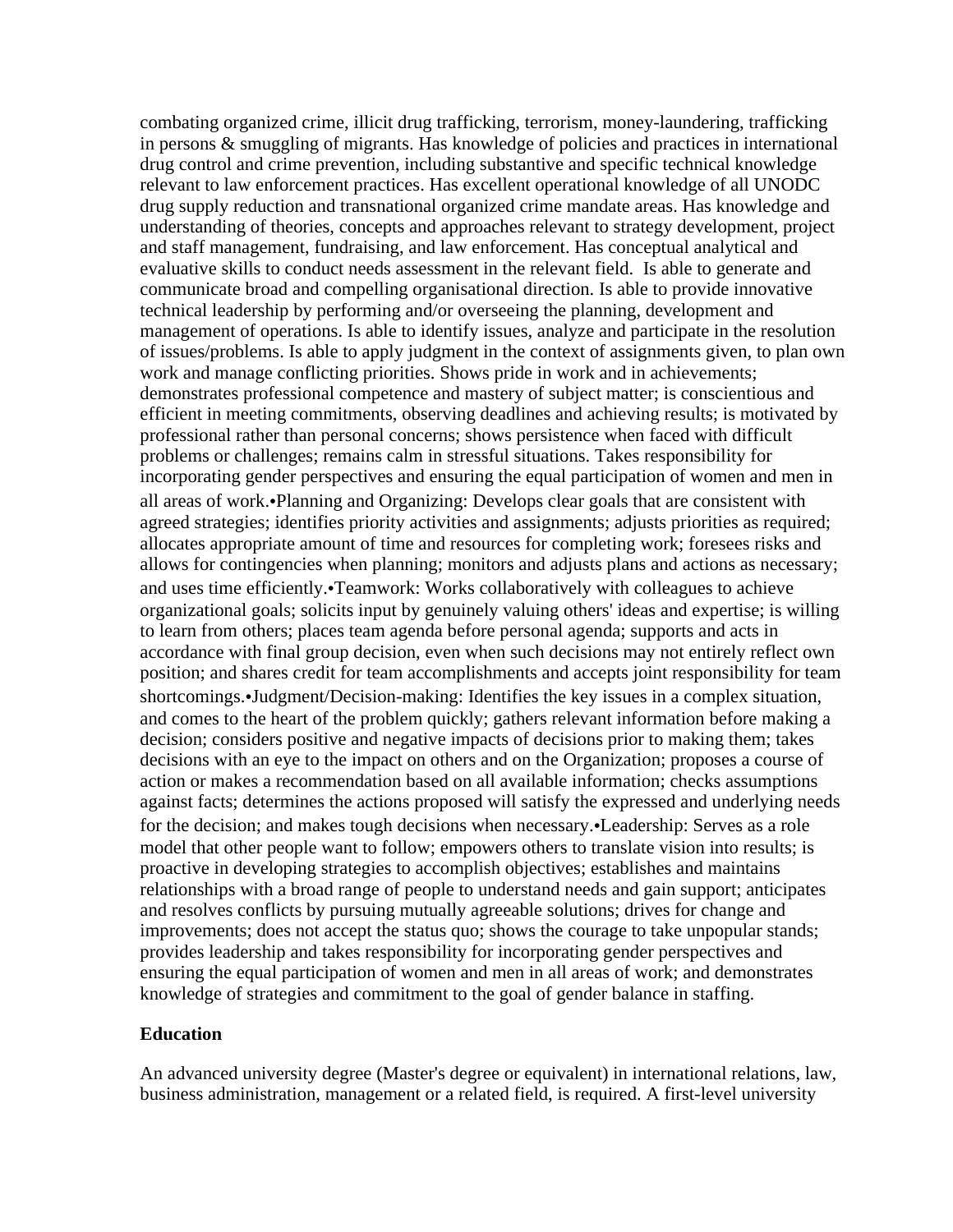degree in the aforementioned fields in combination with two additional years of qualifying experience may be accepted in lieu of the advanced university degree. Alternatively, equivalent academic education or professional training with certification from a recognized international/national police, customs or other staff training institution, with specialization in criminal justice, crime prevention, border management, drug law enforcement and/or criminal investigation, in combination with four additional years of qualifying experience may be accepted in lieu of the first-level university degree.

# **Work Experience**

A minimum of ten years of progressively responsible experience in management of law enforcement operations and related resources and in project/programme management is required. Working experience in one or several UNODC mandate areas is required. Experience in leading and managing personnel is required. Experience in working with UNODC project management tools is highly desirable. Work experience in a United Nations field office, particularly in Africa, is desirable.

## **Languages**

English and French are the working languages of the United Nations Secretariat. For the post advertised, fluency in English, i.e. oral and written proficiency, is required. Good working knowledge of French is required. Knowledge of Portuguese would be an asset.

### **Assessment Method**

Evaluation of qualified candidates may include an assessment exercise which may be followed by competency-based interview.

### **United Nations Considerations**

Candidates will be required to meet the requirements of Article 101, paragraph 3, of the Charter as well as the requirements of the position. The United Nations is committed to the highest standards of efficiency, competence and integrity for all its human resources, including but not limited to respect for international human rights and humanitarian law. Candidates may be subject to screening against these standards, including but not limited to whether they have committed, or are alleged to have committed criminal offences and/or violations of international human rights law and international humanitarian law. The United Nations shall place no restrictions on the eligibility of men and women to participate in any capacity and under conditions of equality in its principal and subsidiary organs. (Charter of the United Nations - Chapter 3, article 8). The United Nations Secretariat is a non-smoking environment.Applicants are urged to follow carefully all instructions available in the online recruitment platform, inspira. For more detailed guidance, applicants may refer to the At-a-Glance on "The Application Process" and the Instructional Manual for the Applicants, which can be accessed by clicking on "Manuals" hyper-link on the upper right side of inspira account-holder homepage.Applications are pre-screened by the system according to the published requirements of the job opening on the basis of the information provided in the application. In relation to the requirements of the job opening, applicants must provide complete and accurate information pertaining to their qualifications, including their education, work experience, and language skills. Each applicant must bear in mind that submission of